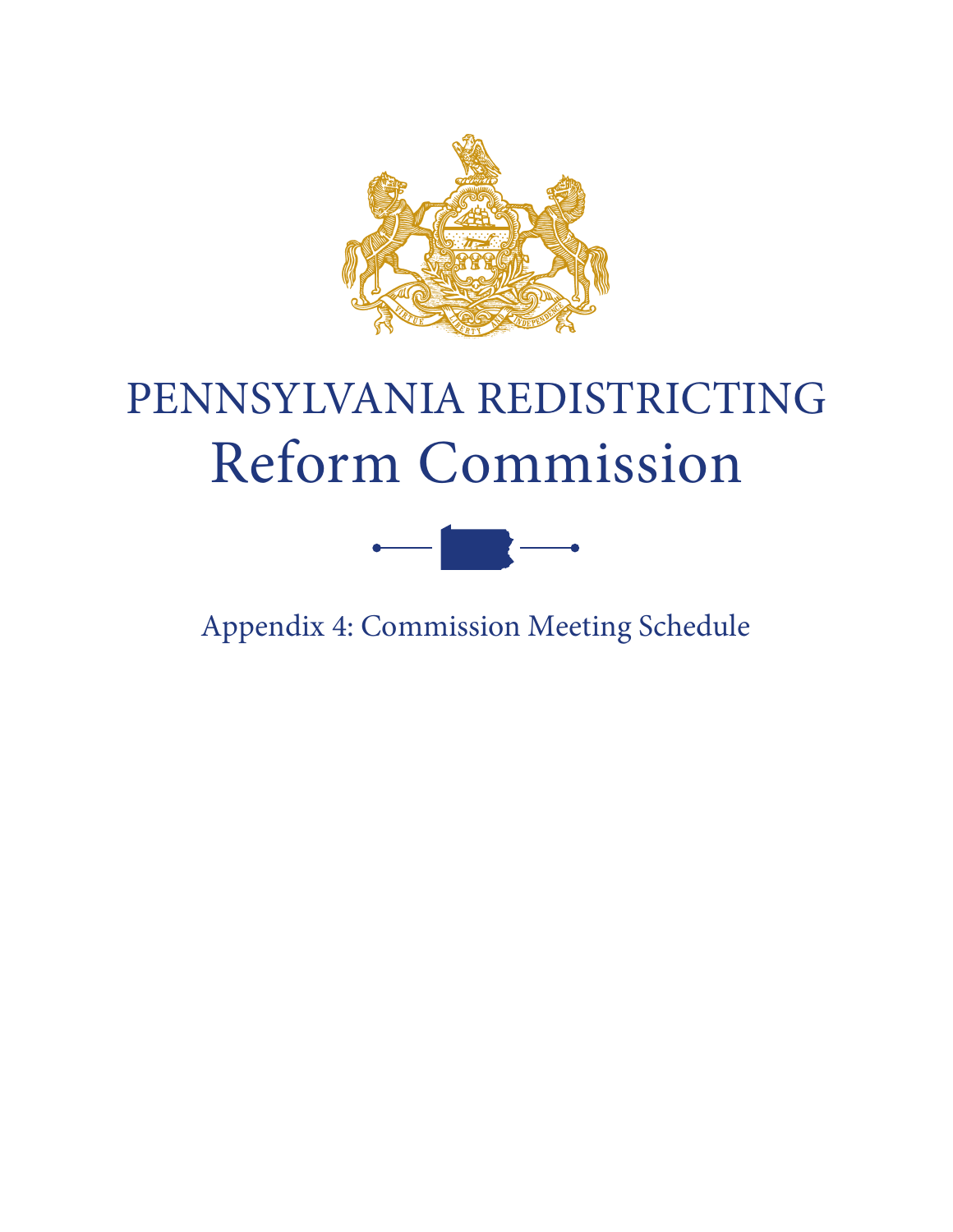## Appendix 4: Commission Meeting Schedule

| <b>Date</b>       | <b>Time</b>           | <b>Meeting Type</b>   | Location                                   |
|-------------------|-----------------------|-----------------------|--------------------------------------------|
| February 22, 2019 | 10:30 am - 12:30 pm   | Commission            | 401 North St                               |
|                   |                       | <b>Business</b>       | 301 North Office Bldg.                     |
|                   |                       |                       | Harrisburg, PA 17120                       |
| April 4, 2019     | 4:00 pm $- 7:00$ pm   | <b>Public Hearing</b> | <b>First Community Partnership</b>         |
|                   |                       |                       | of PA                                      |
|                   |                       |                       | 201 W. 4 <sup>th</sup> St.                 |
|                   |                       |                       | Williamsport, PA 17701                     |
| April 18, 2019    | 4:00 pm $- 7:00$ pm   | <b>Public Hearing</b> | <b>Blasco Memorial Library</b>             |
|                   |                       |                       | 160 E. Front St.                           |
|                   |                       |                       | Erie, PA 16507                             |
| May 2, 2019       | 4:00 pm $- 7:00$ pm   | <b>Public Hearing</b> | Tepper School of Bus.                      |
|                   |                       |                       | <b>Carnegie Melon University</b>           |
|                   |                       |                       | 4765 Forbes Ave                            |
|                   |                       |                       | Pittsburgh, PA 15213                       |
| May 3, 2019       | 10:30 am $-$ 12:30 pm | Commission            | Allegheny Co. Courthouse                   |
|                   |                       | <b>Business</b>       | <b>Room 206</b>                            |
|                   |                       |                       | 436 Grant St                               |
|                   |                       |                       | Pittsburgh, PA 15219                       |
| May 9, 2019       | 4:00 pm $- 7:00$ pm   | <b>Public Hearing</b> | <b>Perkins Student Center</b>              |
|                   |                       |                       | <b>PSU Berks</b>                           |
|                   |                       |                       | 1801 Broadcasting Road                     |
|                   |                       |                       | Reading, PA                                |
| May 16, 2019      | 4:00 pm $- 7:00$ pm   | <b>Public Hearing</b> | <b>Devorris Downtown Center</b>            |
|                   |                       |                       | <b>PSU Altoona</b>                         |
|                   |                       |                       | 1431 12 <sup>th</sup> Ave.                 |
|                   |                       | Commission            | Altoona, PA 16601<br>123 S Broad St        |
| May 28, 2019      | 12:00 pm $-$ 2:00 pm  |                       |                                            |
|                   |                       | <b>Business</b>       | Conference Room B<br>8 <sup>th</sup> Floor |
|                   |                       |                       | Philadelphia, PA                           |
| May 28, 2019      | 4:00 pm $- 7:00$ pm   | <b>Public Hearing</b> | <b>Tindley Temple UM</b>                   |
|                   |                       |                       | 750 S Broad St                             |
|                   |                       |                       | Philadelphia, PA 19146                     |
| May 29, 2019      | 4:00 pm $- 7:00$ pm   | <b>Public Hearing</b> | Northampton CC                             |
|                   |                       |                       | 3835 Great Pond Rd                         |
|                   |                       |                       | Bethlehem, PA 18020                        |
| June 6, 2019      | 4:00 pm $- 7:00$ pm   | <b>Public Hearing</b> | <b>Wilkes University</b>                   |
|                   |                       |                       | <b>Henry Student Center</b>                |
|                   |                       |                       | 84 W. South St.                            |
|                   |                       |                       | Wilkes-Barre, PA 18701                     |
| June 12, 2019     | 4:00 pm $- 7:00$ pm   | <b>Public Hearing</b> | Keystone Building                          |
|                   |                       |                       | Hearing Room 1                             |
|                   |                       |                       | 400 North St                               |
|                   |                       |                       | Harrisburg, PA 17120                       |